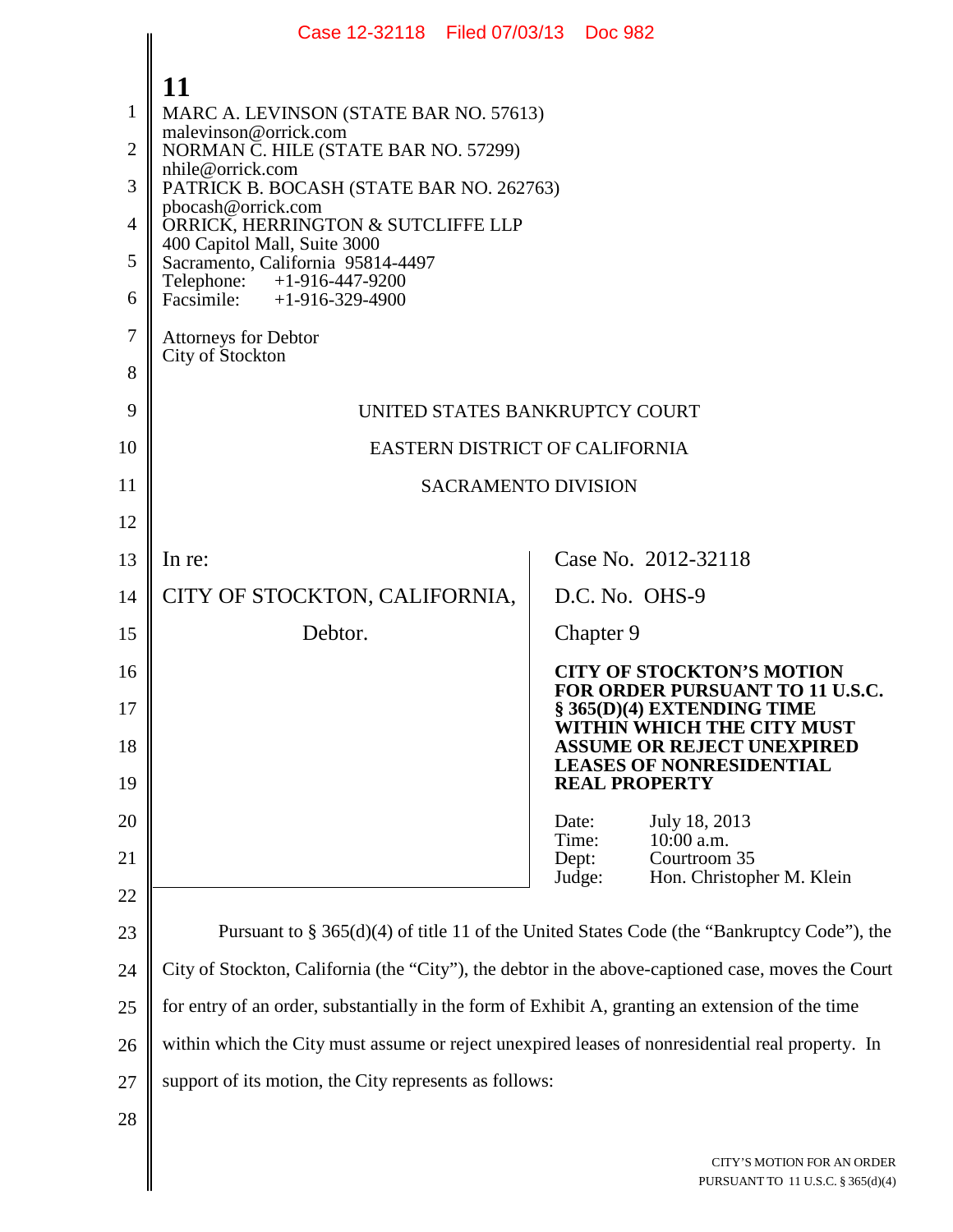<span id="page-1-2"></span><span id="page-1-1"></span><span id="page-1-0"></span>

|                | Filed 07/03/13<br>Case 12-32118<br><b>Doc 982</b>                                                                                                                                                                                                                                                                                                    |
|----------------|------------------------------------------------------------------------------------------------------------------------------------------------------------------------------------------------------------------------------------------------------------------------------------------------------------------------------------------------------|
|                |                                                                                                                                                                                                                                                                                                                                                      |
| $\mathbf{1}$   | <b>JURISDICTION AND VENUE</b>                                                                                                                                                                                                                                                                                                                        |
| $\mathbf{2}$   | The Court has jurisdiction over this motion and the relief requested herein pursuant to 28                                                                                                                                                                                                                                                           |
| $\mathfrak{Z}$ | U.S.C. §§ 157 and 1334, and this matter is a core proceeding pursuant to 28 U.S.C. § 157. Venue                                                                                                                                                                                                                                                      |
| $\overline{4}$ | for the motion is proper in this court pursuant to 28 U.S.C. §§ 1408 and 1409.                                                                                                                                                                                                                                                                       |
| 5              | <b>BACKGROUND</b>                                                                                                                                                                                                                                                                                                                                    |
| 6              | The opinion regarding the City's eligibility for chapter 9 relief demonstrates that the Court                                                                                                                                                                                                                                                        |
| $\tau$         | is intimately familiar with the complex facts of the City's case. See In re City of Stockton, Cal., --                                                                                                                                                                                                                                               |
| 8              | - B.R. ---, 2013 WL 2629129 (Bankr. E.D. Cal. June 12, 2013) [Dkt. No. 950]. Accordingly, the                                                                                                                                                                                                                                                        |
| 9              | City is omitting the customary background description of the events leading to and following its                                                                                                                                                                                                                                                     |
| 10             | petition for relief on June 28, 2012, and instead begins this motion with the background relevant                                                                                                                                                                                                                                                    |
| 11             | to unexpired leases of nonresidential real property.                                                                                                                                                                                                                                                                                                 |
| 12             | Prior to filing its petition for relief on June 28, 2012, the City had entered into six                                                                                                                                                                                                                                                              |
| 13             | transactions involving leases/leaseback financings to fund various public capital improvements.                                                                                                                                                                                                                                                      |
| 14             | In each financing, the City entered into a lease for nonresidential real property (each a "Financing                                                                                                                                                                                                                                                 |
| 15             | Lease") that requires the City to pay rent for the use and occupancy of the leased property <sup>1</sup> . The                                                                                                                                                                                                                                       |
| 16             | Financing Leases, as well as the real party or parties in interest <sup>2</sup> and Indenture Trustee for each,                                                                                                                                                                                                                                      |
| 17             | are as follows: $3$                                                                                                                                                                                                                                                                                                                                  |
| 18             |                                                                                                                                                                                                                                                                                                                                                      |
| 19             |                                                                                                                                                                                                                                                                                                                                                      |
| 20             |                                                                                                                                                                                                                                                                                                                                                      |
| 21             |                                                                                                                                                                                                                                                                                                                                                      |
| 22             |                                                                                                                                                                                                                                                                                                                                                      |
| 23             |                                                                                                                                                                                                                                                                                                                                                      |
| 24             | $1$ Although described as lease transactions, the City believes that certain of these transactions could be classified as                                                                                                                                                                                                                            |
| 25             | secured loan transactions. Such transactions are included in this motion only in an abundance of caution in the event<br>that such transactions are classified as true leases and, as set forth herein, the City reserves all rights with respect to                                                                                                 |
| 26             | these issues.<br>$2$ The real parties in interest to all Financing Leases other than the 2009 Lease are the insurers of the respective bond<br>and certificate of participation obligations. There is no bond insurance for the bonds relating to the 2009 Lease, but                                                                                |
| 27             | all such bonds are owned by party in interest Franklin Advisers, Inc.                                                                                                                                                                                                                                                                                |
| 28             | <sup>3</sup> Copies of the Financing Leases are attached as exhibits to the Declaration of Vanessa Burke In Support Of City Of<br>Stockton's Motion For Order Pursuant To 11 U.S.C. § 365(d)(4) Extending Time Within Which The City Must<br>Assume Or Reject Unexpired Leases Of Nonresidential Real Property, filed concurrently with this motion. |
|                | CITY'S MOTION FOR AN ORDER<br>$-2-$<br>PURSUANT TO 11 U.S.C. § 365(d)(4)                                                                                                                                                                                                                                                                             |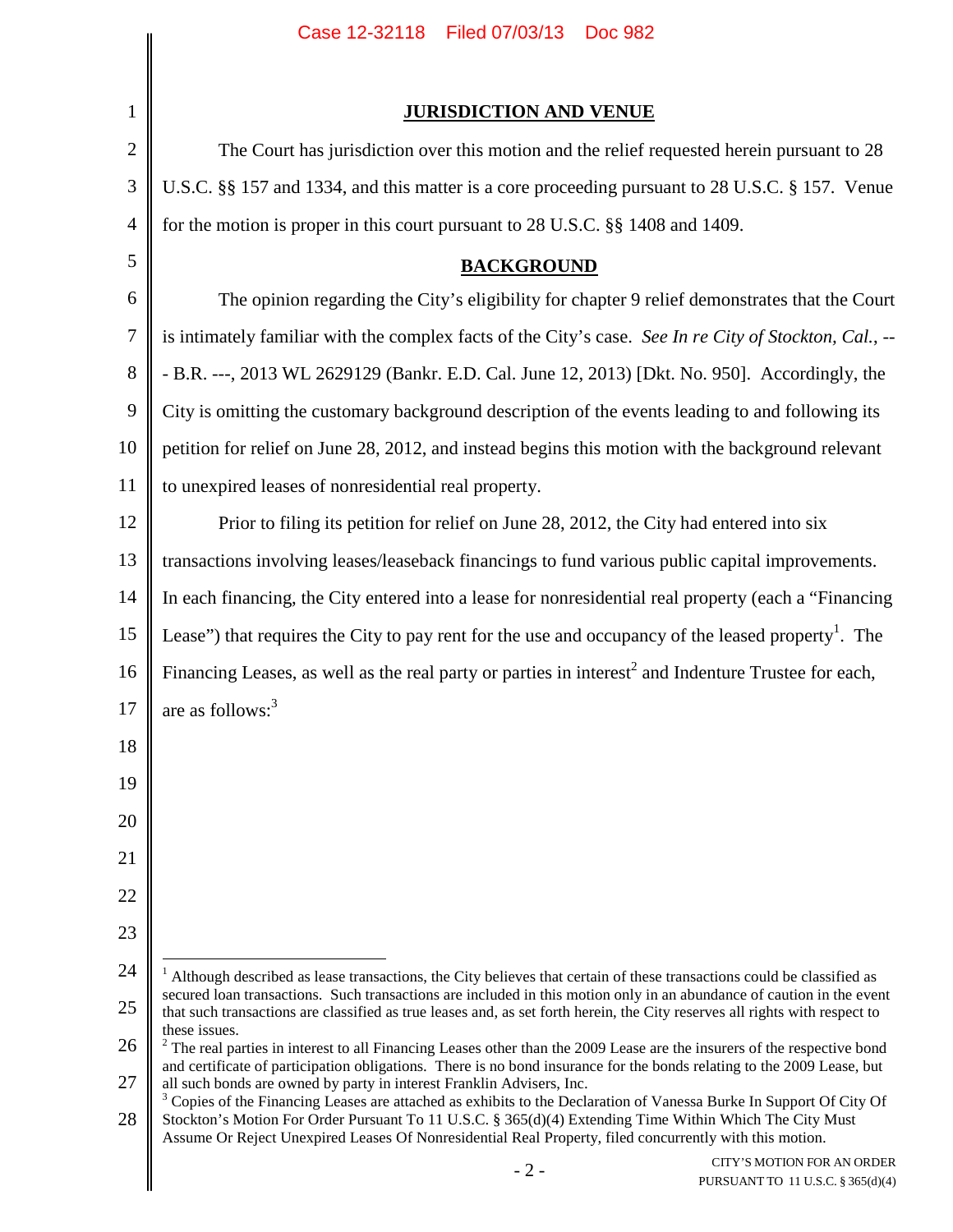1

| <b>T</b>                           |                                                                                                                                                                                                                                                                                                                                                                                                                           |                                                                                             |                                                              |
|------------------------------------|---------------------------------------------------------------------------------------------------------------------------------------------------------------------------------------------------------------------------------------------------------------------------------------------------------------------------------------------------------------------------------------------------------------------------|---------------------------------------------------------------------------------------------|--------------------------------------------------------------|
| $\mathbf{2}$                       | <b>Financing Lease</b>                                                                                                                                                                                                                                                                                                                                                                                                    | <b>Real Party or Parties</b><br>in Interest                                                 | <b>Indenture Trustee</b>                                     |
| 3<br>$\overline{4}$<br>5<br>6<br>7 | Lease Agreement, dated as of June 1, 2003, by and<br>between the Stockton Public Financing Authority<br>(the "Authority"), as sublessor, and the City, as<br>sublessee, relating to Stockton Public Financing<br>Authority Certificates of Participation<br>(Redevelopment Housing Projects), Series 2003A<br>and Taxable Series 2003B (the "2003 Lease")                                                                 | Ambac Assurance<br>Corporation                                                              | Wells Fargo Bank,<br>National Association<br>("Wells Fargo") |
| 8<br>9<br>10<br>11                 | Lease Agreement, dated as of March 1, 2004, by<br>and between the Redevelopment Agency of the City<br>of Stockton (the "Agency"), as lessor, and the City,<br>as lessee, relating to Redevelopment Agency of the<br>City of Stockton Revenue Bonds, Series 2004<br>(Stockton Events Center-Arena Project) (the "2004<br>Arena Lease")                                                                                     | <b>National Public Finance</b><br><b>Guaranty Corporation</b><br>("NPEG")                   | <b>Wells Fargo</b>                                           |
| 12<br>13<br>14<br>15               | Lease Agreement, dated as of June 1, 2004, by and<br>between the Authority, as lessor, and the City, as<br>lessee, relating to Stockton Public Financing<br>Authority Lease Revenue Bonds, Series 2004<br>(Parking and Capital Projects) (the "2004 Parking<br>Lease")                                                                                                                                                    | <b>NPFG</b>                                                                                 | <b>Wells Fargo</b>                                           |
| 16<br>17<br>18                     | Lease Agreement, dated as of March 1, 2006, by<br>and between the Authority, as lessor, and the City,<br>as lessee, relating to Stockton Public Financing<br>Authority 2006 Lease Revenue Refunding Bonds,<br>Series A (the "2006 Lease")                                                                                                                                                                                 | <b>NPFG</b>                                                                                 | <b>Wells Fargo</b>                                           |
| 19<br>20<br>21<br>22<br>23         | Lease Agreement, dated as of November 1, 2007, by<br>and between the Authority, as lessor, and the City,<br>as lessee, relating to Stockton Public Financing<br>Authority Variable Rate Demand Lease Revenue<br>Bonds, 2007 Series A (Building Acquisition<br>Financing Project) and Taxable Variable Rate<br>Demand Lease Revenue Bonds, 2007 Series B<br>(Building Acquisition Financing Project) (the "2007<br>Lease") | <b>Assured Guaranty</b><br>Corporation; Assured<br><b>Guaranty Municipal</b><br>Corporation | Wells Fargo                                                  |
| 24<br>25<br>26<br>27               | Lease Agreement, dated as of September 1, 2009,<br>by and between the Authority, as lessor, and the<br>City, as lessee, relating to Stockton Public<br>Financing Authority Lease Revenue Bonds, 2009<br>Series A (Capital Improvement Projects) (the "2009<br>Lease")                                                                                                                                                     | Franklin Advisers, Inc.                                                                     | <b>Wells Fargo</b>                                           |
| 28                                 |                                                                                                                                                                                                                                                                                                                                                                                                                           |                                                                                             |                                                              |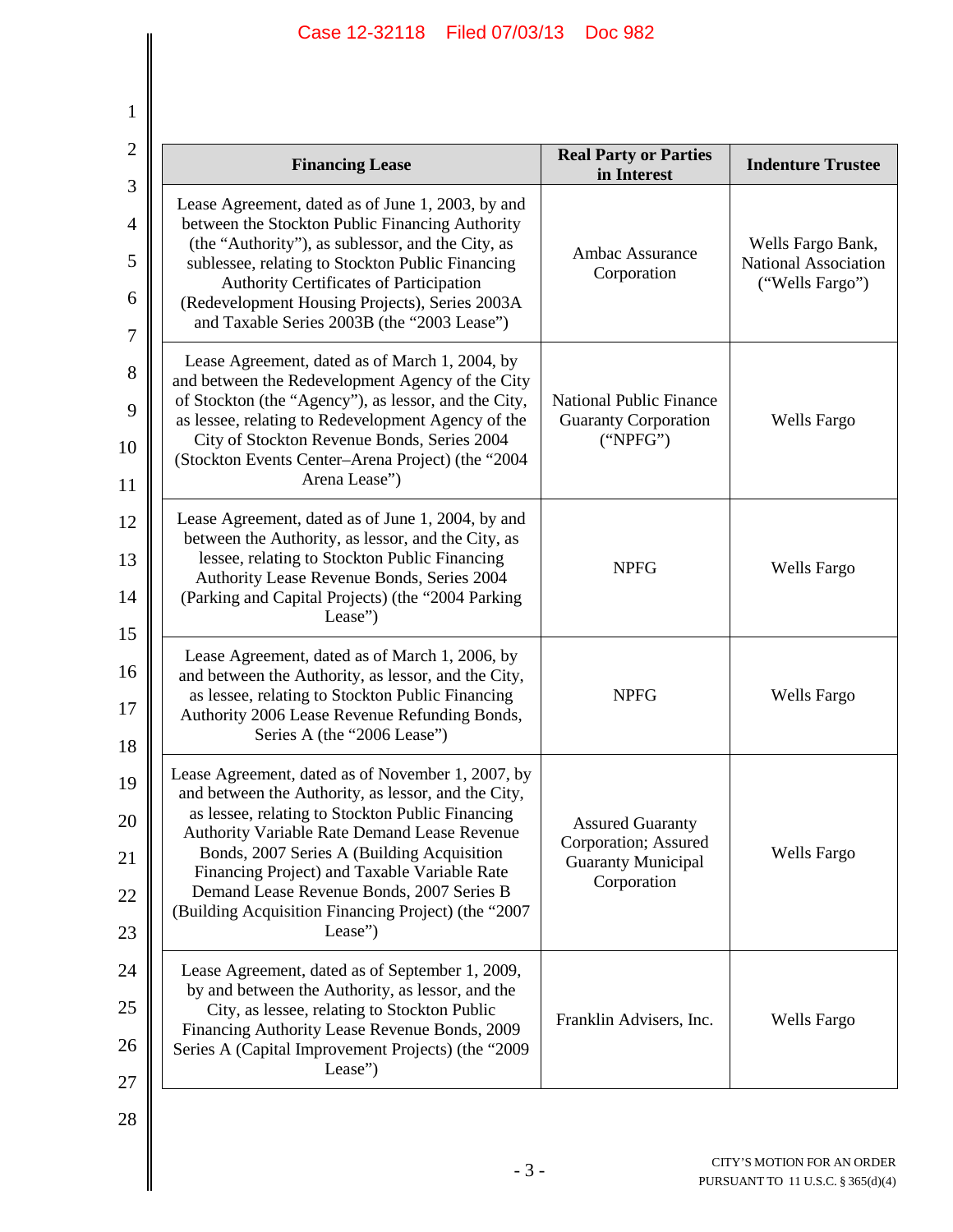# Case 12-32118 Filed 07/03/13 Doc 982

| $\mathbf{1}$   | While each Financing Lease differs from the others in some respects, the various                     |
|----------------|------------------------------------------------------------------------------------------------------|
| $\overline{2}$ | financings and their Financing Leases share the same fundamental structure: To accomplish each       |
| 3              | financing, the City leased nonresidential real property to either the Authority or the Agency (each  |
| $\overline{4}$ | a "PFA"), and the PFA subleased the property back to the City. The PFA then assigned its right       |
| 5              | to receive rental payments (along with certain other rights relevant to the enforcement of           |
| 6              | remedies) under the applicable Financing Lease to a trustee.                                         |
| 7              | Finally, the PFA issued bonds, or the trustee issued certificates of participation ("COPs"),         |
| 8              | and transferred the proceeds to the City for expenditure on capital improvements. Payment of the     |
| 9              | principal of and interest on the bonds and COPs is made by the applicable trustee, pursuant to the   |
| 10             | terms of the related indenture or trust agreement, solely from the proceeds of rental payments       |
| 11             | received from the City pursuant to the terms of the applicable Financing Lease and related           |
| 12             | assignment.                                                                                          |
| 13             | <b>RELIEF REQUESTED AND BASIS THEREFORE</b>                                                          |
| 14             | Pursuant to Bankruptcy Code § 365(d)(4)(A) – incorporated into chapter 9 cases by                    |
| 15             | Bankruptcy Code § $901(a)$ – the City must decide whether to assume or reject its unexpired leases   |
| 16             | of nonresidential property within 120 days of the entry of the order for relief. If no such decision |
| 17             | has been made by that date, and absent an extension, the leases are deemed rejected. The Court's     |
| 18             | entry of its order for relief on April 1, 2013 [Dkt. No. 843] triggered the 120-day period, giving   |
| 19             | the City until July 30, 2013, to assume or reject its unexpired leases of nonresidential real        |
| 20             | property. Section $365(d)(4)(B)$ allows the Court to extend this period by 90 days for cause.        |
| 21             | Accordingly, the City seeks an order pursuant to $\S 365(d)(4)(B)$ extending the period to assume    |
| 22             | or reject the Financing Leases by 90 days, from July 30, 2013, to and including October 28, 2013.    |
| 23             | The City emphasizes that it files this motion protectively. Although styled as                       |
| 24             | lease/leaseback arrangements, the Financing Leases may not in fact or law be "leases" within the     |
| 25             | contemplation of § 365. By filing this protective motion, the City takes no position on whether      |
| 26             | the Financing Leases are "leases" within the contemplation of § 365.                                 |
| 27             |                                                                                                      |
| 28             |                                                                                                      |
|                | CITY'S MOTION FOR AN ORDER<br>$-4-$<br>PURSUANT TO 11 U.S.C. § 365(d)(4)                             |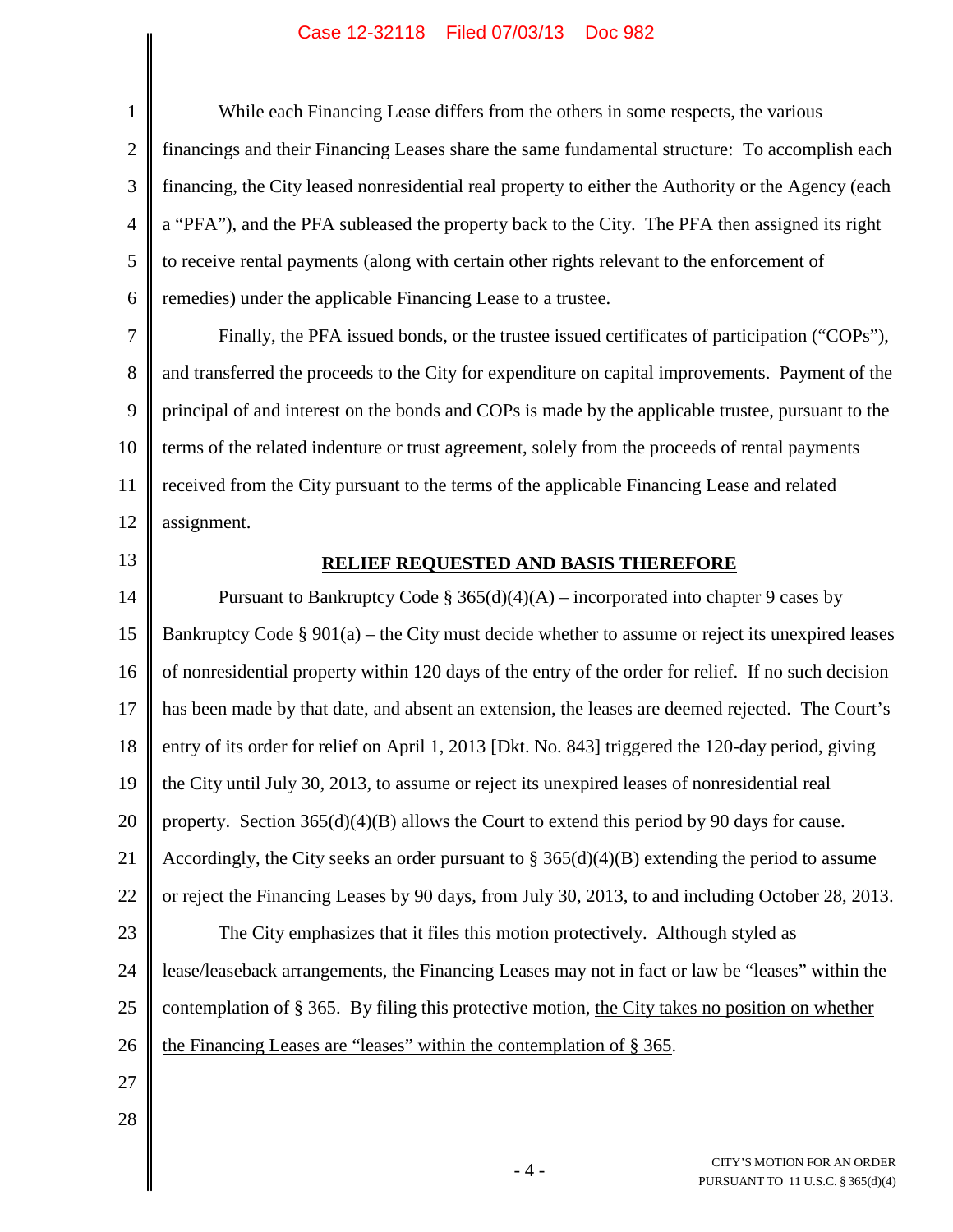2

1

### **A. Cause Exists to Extend the Time Within Which the City Must Assume or Reject Unexpired Leases of Nonresidential Real Property**

3 4 5 6 7 8 As noted above, the Court can, for cause, extend by 90 days the period during which the City must assume or reject leases of nonresidential real property. 11 U.S.C. § 365(d)(4)(B)(i). Courts routinely grant extensions of the assumption or rejection period. *In re Victoria Station, Inc.*, 875 F.2d 1380, 1384-86 (9th Cir. 1989) (affirming extensions of § 365(d)(4) period; "an order extending the time for a debtor to assume or reject a lease . . . is entered in the routine administration of the court").

9 10 11 12 13 14 15 16 17 18 19 20 21 22 23 24 The term "cause" as used in §  $365(d)(4)$  is not defined. In determining whether cause exists for an extension of the assumption or rejection period, courts rely on several factors, including: (1) whether the case is exceptionally complex and involves a large number of leases; (2) whether the debtor has had time to intelligently appraise its financial situation and the potential value of its assets in terms of the formulation of a plan; (3) whether the lease is the primary asset of the debtor; (4) whether there is a need for judicial determination of whether a lease exists; (5) whether the lessor continues to receive the rent required in the lease; and (6) any other factors bearing on whether the debtor has had a reasonable amount of time in which to decide whether to assume or reject the lease. *BC Brickyard Assocs., Ltd. v. Ernst Home Ctr., Inc. (In re Ernst Home Ctr., Inc.)*, 221 B.R. 243, 253 (9th Cir. B.A.P. 1998) (B. Russell, J. concurring) (discussing the factors for cause considered by courts); *see also In re Burger Boys, Inc.*, 94 F.3d 755, 761 (2d Cir. 1996); *In re Victoria Station, Inc.*, 88 B.R. 231, 236 (9th Cir. BAP 1988), *aff'd*, 875 F.2d 1380 (9th Cir. 1989); *In re Wedtech Corporation*, 72 B.R. 464, 471-473 (Bankr. S.D.N.Y. 1987). "This list is not exclusive, and a great deal of discretion is left to the court to weigh *all* relevant factors related to the requested extension." *In re Ernst Home Ctr.*, 221 B.R. at 253 (emphasis in original). These factors are satisfied here.

25 26 27 28 The Court's June 12 eligibility opinion made clear, this case is complex. The City continues to grapple with complex and time-consuming issues, including the formulation of a plan of adjustment and the identification of the universe of potential claimants who are entitled to bankruptcy mailings, and other matters. And The City also continues to negotiate with its key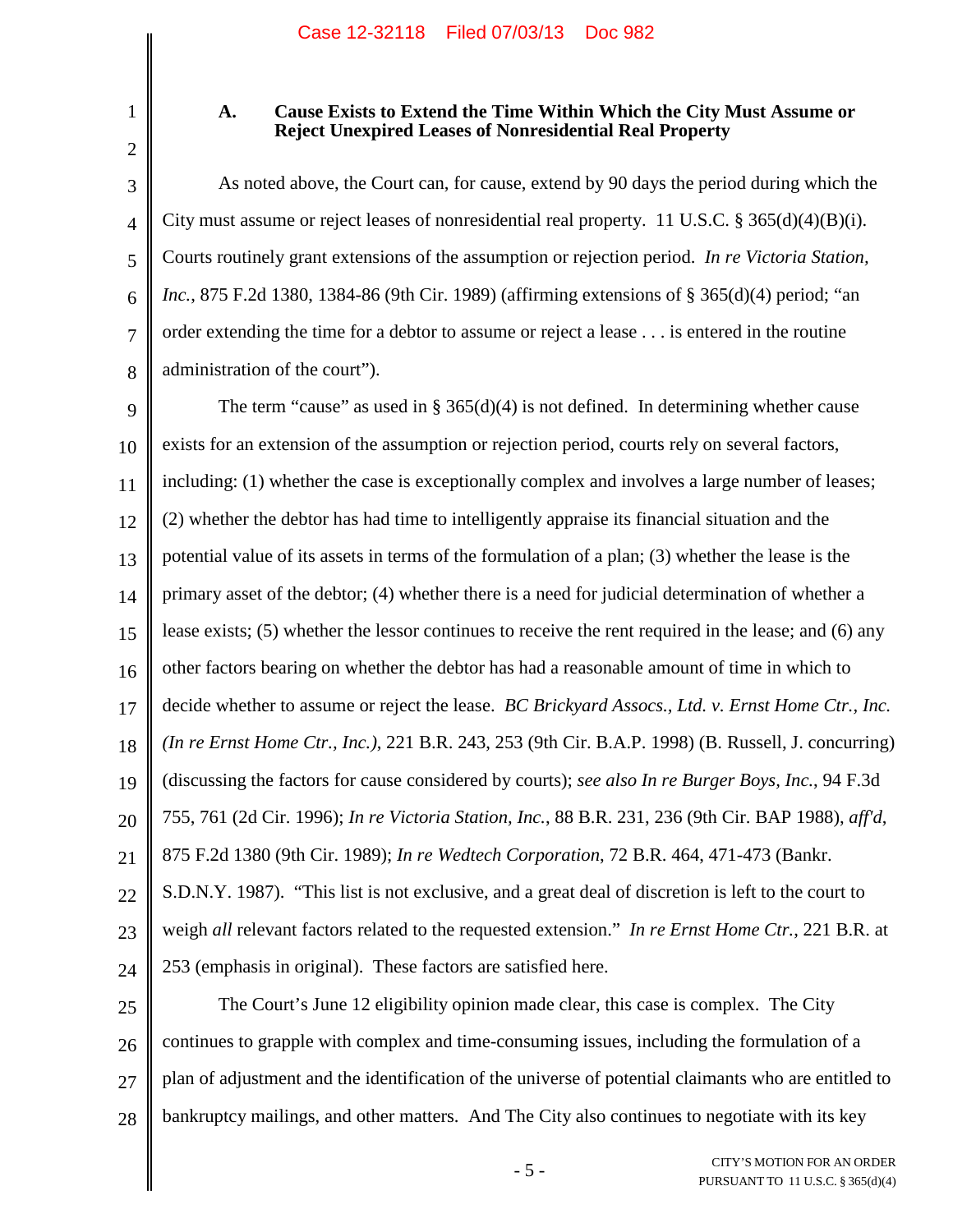### Case 12-32118 Filed 07/03/13 Doc 982

1 2 3 creditors through the mediation process conducted by Judge Elizabeth Perris. As disclosed at the June 12 status conference, the mediation process recently produced settlements with Marina Towers and the Official Committee of Retirees.

4 5 6 7 8 9 10 In addition, there are complex issues relating to whether the Financing Leases are true leases or disguised secured loan transactions. If the Financing Leases are categorized as secured loans, further issues relating to the proper mechanism for valuation of the underlying collateral would be ripe for litigation. Litigation of these disputes, in addition to the numerous other issues surrounding the Financing Leases, would entail great expense both in terms of time and dollars. In light of the ongoing mediation process, however, it is possible that such litigation will be unnecessary.

11 12 13 14 15 16 Without an extension, the City will be compelled prematurely to assume substantial, longterm liabilities under the Financing Leases or to reject the Financing Leases, to the detriment of its creditors and other parties in interest. Some of the Financing Leases are of properties that are essential to the City's operations, and others are of properties important to the City's operations. It would cause significant prejudice to the City if it was forced to make a determination regarding assumption or rejection at this time.

17

#### **COMPLETE RESERVATION OF RIGHTS**

18 19 20 21 22 23 24 25 26 27 28 This motion requests no relief other than the extension of time to assume or reject the Financing Leases. The City, Wells Fargo and all other parties in interest, including those named in the chart on pages 2-3, reserve all rights and defenses other than those directly affected by a 90-day extension of the time within which the City must assume or reject the Financing Leases. The rights reserved by the parties include, but are not limited to, the following: (1) all rights and arguments as to whether the Financing Leases are "leases" within the contemplation of § 365; and (2) all rights and arguments with respect to the unlawful detainer suit against the City in the California Superior Court for the County of San Joaquin, case number 39-2012-00277622-CU-UD-STK. The parties do not waive any rights by virtue of any failure to insist upon payment under the Financing Leases during the period prior to the assumption or rejection of the Financing Leases.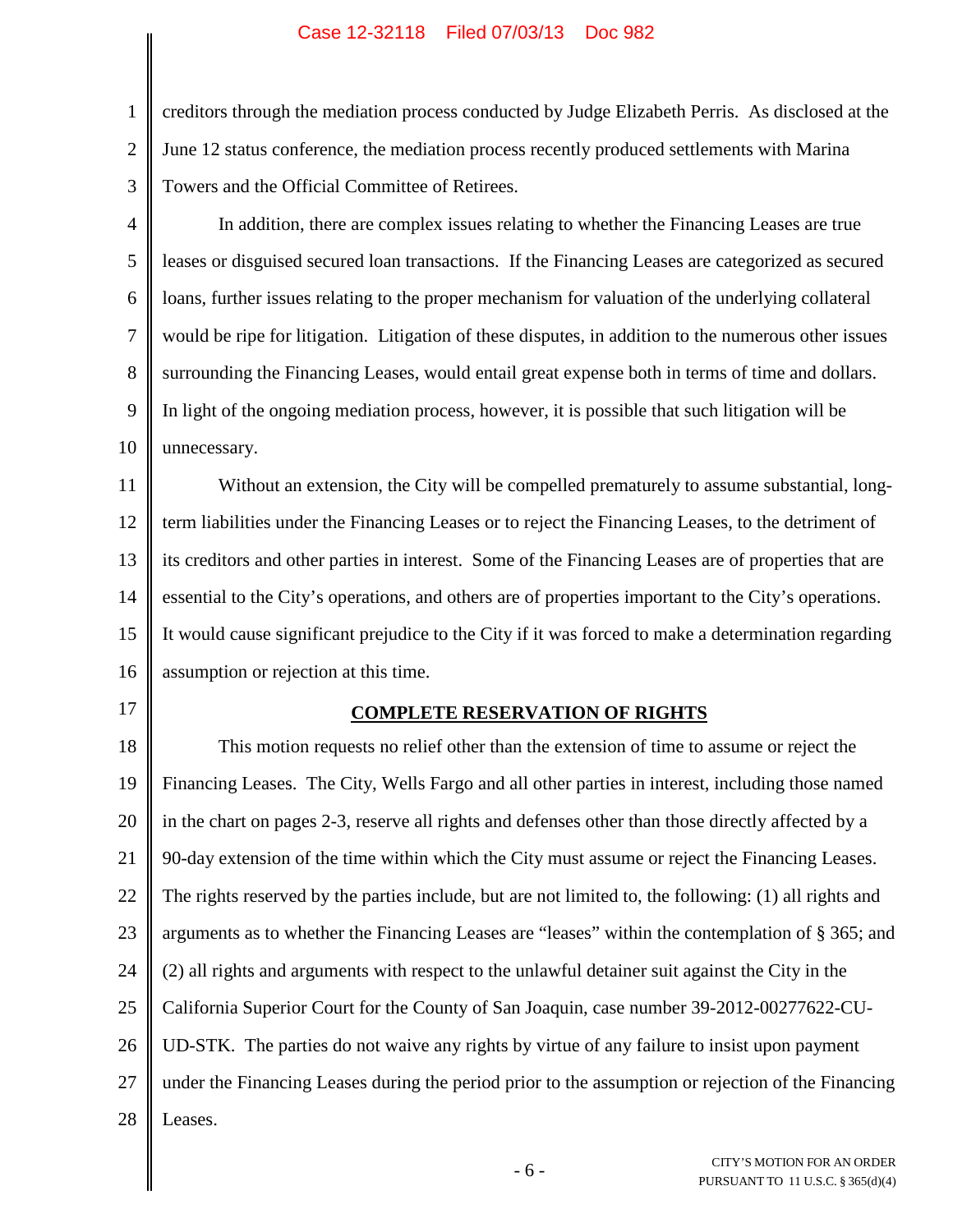|                | Case 12-32118 Filed 07/03/13<br><b>Doc 982</b>                                                     |  |
|----------------|----------------------------------------------------------------------------------------------------|--|
|                |                                                                                                    |  |
| $\mathbf{1}$   | <b>NO OBJECTION FROM WELLS FARGO</b>                                                               |  |
| $\overline{2}$ | The City has been informed by counsel for Wells Fargo that Wells Fargo, in its capacity            |  |
| 3              | as Indenture Trustee, has no objection to a 90-day extension of the time within which the City     |  |
| $\overline{4}$ | must assume or reject its Financing Leases.                                                        |  |
| 5              | <b>CONCLUSION</b>                                                                                  |  |
| 6              | For the foregoing reasons, the City requests that the Court issue an order (1) extending the       |  |
| $\overline{7}$ | time within which the City must assume or reject the Financing Leases from July 30, 2013, to       |  |
| 8              | October 28, 2013, and (2) granting such other and further relief as the Court deems to be just and |  |
| 9              | proper.                                                                                            |  |
| 10             | Dated: July 3, 2013<br><b>MARC A. LEVINSON</b>                                                     |  |
| 11             | NORMAN C. HILE<br>PATRICK B. BOCASH                                                                |  |
| 12             | Orrick, Herrington & Sutcliffe LLP                                                                 |  |
| 13             |                                                                                                    |  |
| 14             | By: /s/ Marc A. Levinson<br>MARC A. LEVINSON                                                       |  |
| 15             | Attorneys for Debtor<br>City of Stockton                                                           |  |
| 16             |                                                                                                    |  |
| 17             |                                                                                                    |  |
| 18             |                                                                                                    |  |
| 19             |                                                                                                    |  |
| 20             |                                                                                                    |  |
| 21             |                                                                                                    |  |
| 22             |                                                                                                    |  |
| 23             |                                                                                                    |  |
| 24             |                                                                                                    |  |
| 25             |                                                                                                    |  |
| 26             |                                                                                                    |  |
| 27             |                                                                                                    |  |
| 28             |                                                                                                    |  |
|                | CITY'S MOTION FOR AN ORDER<br>$-7-$<br>PURSUANT TO 11 U.S.C. § 365(d)(4)                           |  |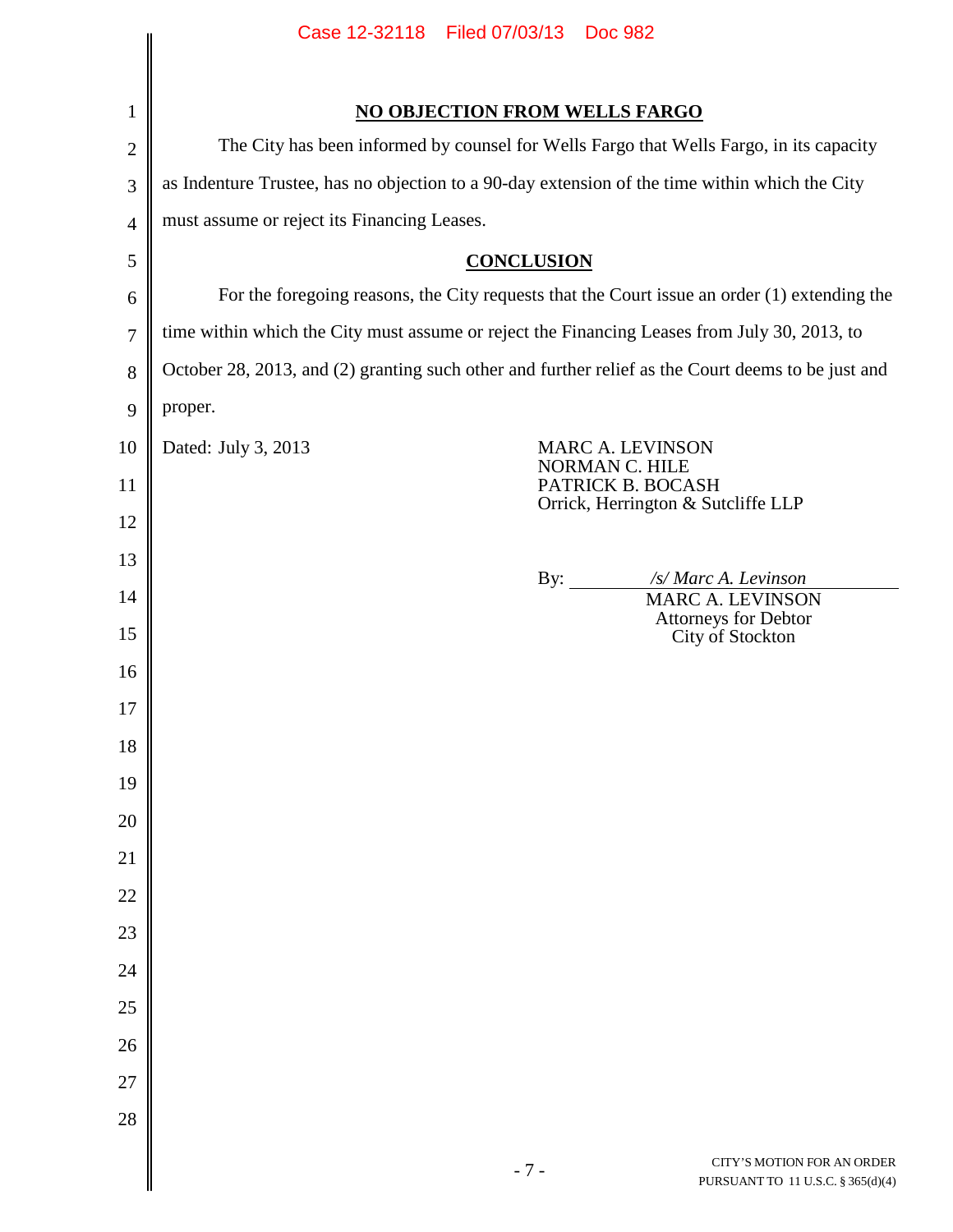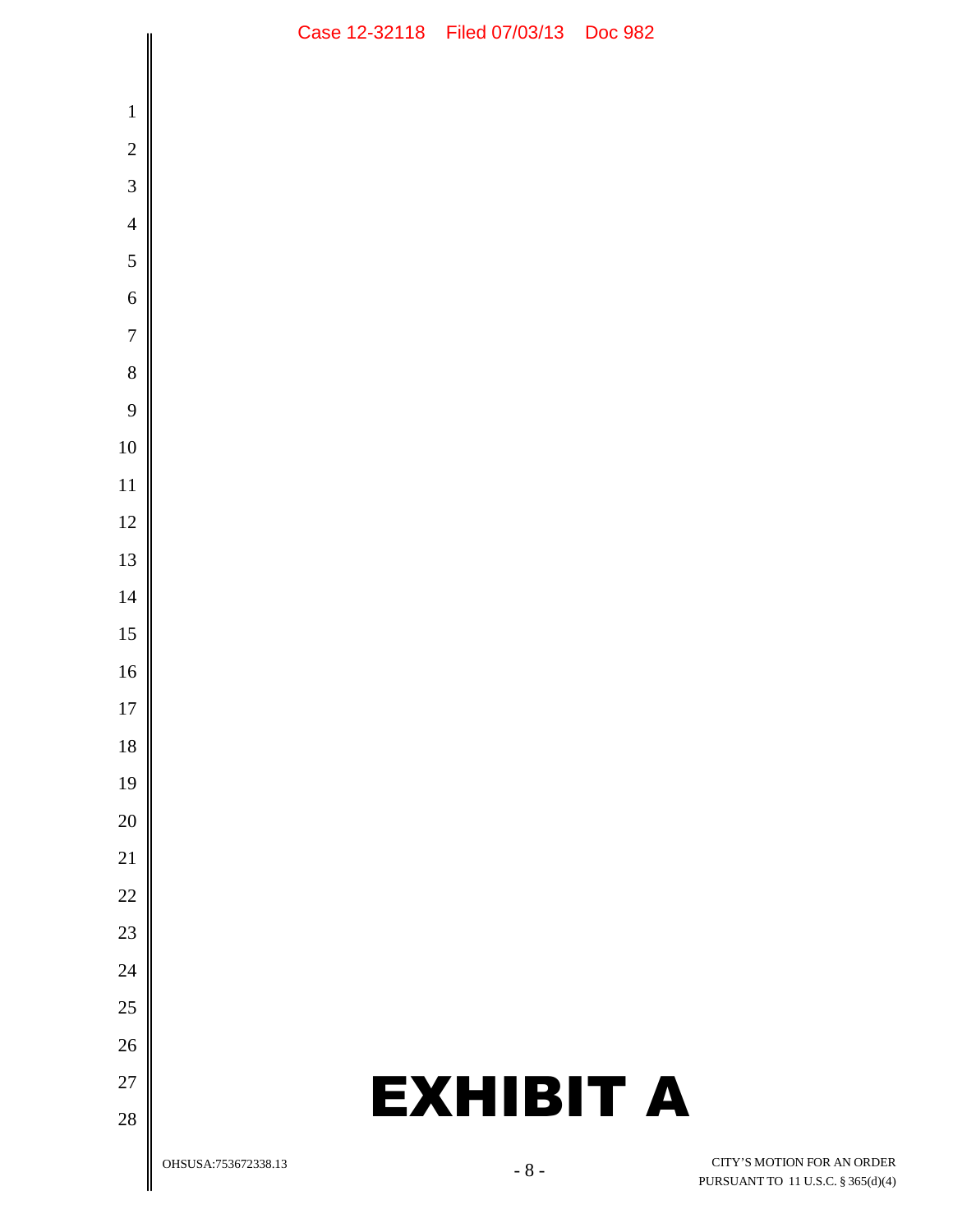|                | Case 12-32118 Filed 07/03/13 Doc 982                              |                                                                                                     |  |
|----------------|-------------------------------------------------------------------|-----------------------------------------------------------------------------------------------------|--|
|                | $\overline{3}$                                                    |                                                                                                     |  |
| $\mathbf{1}$   | MARC A. LEVINSON (STATE BAR NO. 57613)                            |                                                                                                     |  |
| $\overline{2}$ | malevinson@orrick.com<br>NORMAN C. HILE (STATE BAR NO. 57299)     |                                                                                                     |  |
| 3              | nhile@orrick.com<br>PATRICK B. BOCASH (STATE BAR NO. 262763)      |                                                                                                     |  |
| $\overline{4}$ | pbocash@orrick.com<br>ORRICK, HERRINGTON & SUTCLIFFE LLP          |                                                                                                     |  |
| 5              | 400 Capitol Mall, Suite 3000<br>Sacramento, California 95814-4497 |                                                                                                     |  |
| 6              | Telephone: +1-916-447-9200<br>Facsimile: $+1-916-329-4900$        |                                                                                                     |  |
| $\overline{7}$ | <b>Attorneys for Debtor</b><br>City of Stockton                   |                                                                                                     |  |
| 8              |                                                                   |                                                                                                     |  |
| 9              | UNITED STATES BANKRUPTCY COURT                                    |                                                                                                     |  |
| 10             | EASTERN DISTRICT OF CALIFORNIA                                    |                                                                                                     |  |
| 11             | <b>SACRAMENTO DIVISION</b>                                        |                                                                                                     |  |
| 12             |                                                                   |                                                                                                     |  |
| 13             | In re:                                                            | Case No. 2012-32118                                                                                 |  |
| 14             | CITY OF STOCKTON, CALIFORNIA,                                     | D.C. No. OHS-9                                                                                      |  |
| 15             | Debtor.                                                           | Chapter 9                                                                                           |  |
| 16             |                                                                   | <b>ORDER PURSUANT TO 11 U.S.C.</b><br>§ 365(D)(4) EXTENDING THE TIME                                |  |
| 17<br>18       |                                                                   | WITHIN WHICH THE CITY MUST<br><b>ASSUME OR REJECT UNEXPIRED</b><br><b>LEASES OF NON-RESIDENTIAL</b> |  |
| 19             |                                                                   | <b>REAL PROPERTY</b>                                                                                |  |
| 20             |                                                                   | Date:<br>July 18, 2013<br>Time:<br>$10:00$ a.m.<br>Dept:<br>Courtroom 35                            |  |
| 21             |                                                                   | Judge:<br>Hon. Christopher M. Klein                                                                 |  |
| 22             |                                                                   |                                                                                                     |  |
| 23             |                                                                   |                                                                                                     |  |
| 24             |                                                                   |                                                                                                     |  |
| 25             |                                                                   |                                                                                                     |  |
| 26             |                                                                   |                                                                                                     |  |
| 27             |                                                                   |                                                                                                     |  |
| 28             |                                                                   |                                                                                                     |  |
|                |                                                                   | ORDER EXTENDING TIME FOR ASSUMPTION OR<br>REJECTION OF UNEXPIRED REAL PROPERTY LEASES               |  |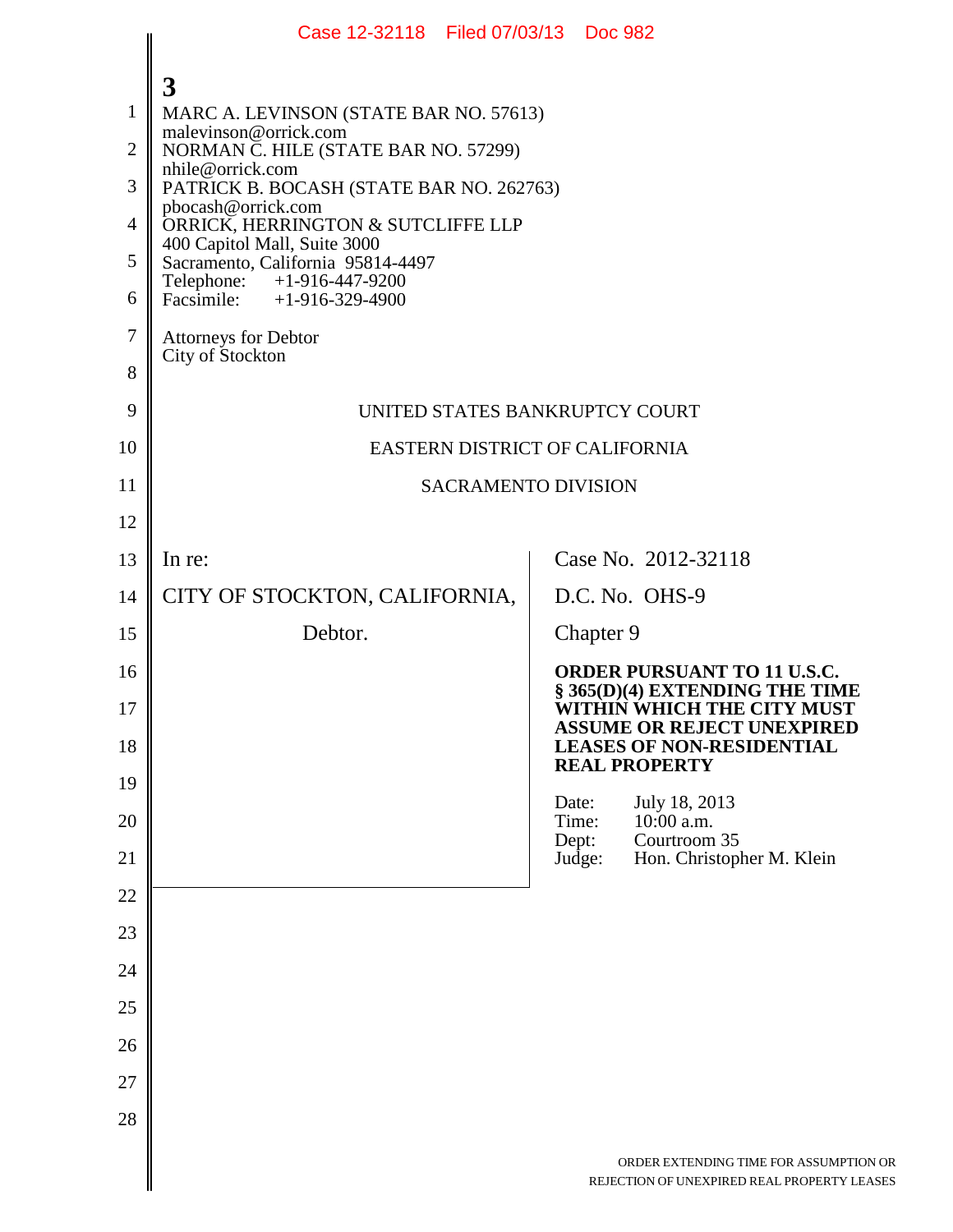# Case 12-32118 Filed 07/03/13 Doc 982

|                |                             | Case IZ-32110 Filed 07/03/13 DOC 902                                                           |
|----------------|-----------------------------|------------------------------------------------------------------------------------------------|
| $\mathbf{1}$   |                             | Based on the City Of Stockton's Motion For Order Pursuant To 11 U.S.C. § 365(d)(4)             |
| $\overline{2}$ |                             | Extending Time Within Which The City Must Assume Or Reject Its Unexpired Leases Of Non-        |
| 3              |                             | Residential Real Property (the "Motion"), and good cause appearing therefor:                   |
| 4              |                             | IT IS HEREBY ORDERED that the period within which the City must assume or reject               |
| 5              |                             | the following six leases of non-residential real property is extended by 90 days through and   |
| 6              | including October 28, 2013: |                                                                                                |
| 7              | 1.                          | Lease Agreement, dated as of June 1, 2003, by and between the Stockton                         |
| 8              |                             | Public Financing Authority (the "Authority"), as sublessor, and the City, as                   |
| 9              |                             | sublessee, relating to Stockton Public Financing Authority Certificates of                     |
| 10             |                             | Participation (Redevelopment Housing Projects), Series 2003A and                               |
| 11             |                             | Taxable Series 2003B;                                                                          |
| 12             | 2.                          | Lease Agreement, dated as of March 1, 2004, by and between the                                 |
| 13             |                             | Redevelopment Agency of the City of Stockton (the "Agency"), as lessor,                        |
| 14             |                             | and the City, as lessee, relating to Redevelopment Agency of the City of                       |
| 15             |                             | Stockton Revenue Bonds, Series 2004 (Stockton Events Center-Arena                              |
| 16             |                             | Project);                                                                                      |
| 17             | 3.                          | Lease Agreement, dated as of June 1, 2004, by and between the Authority,                       |
| 18             |                             | as lessor, and the City, as lessee, relating to Stockton Public Financing                      |
| 19             |                             | Authority Lease Revenue Bonds, Series 2004 (Parking and Capital                                |
| 20             |                             | Projects);                                                                                     |
| 21             | 4.                          | Lease Agreement, dated as of March 1, 2006, by and between the                                 |
| 22             |                             | Authority, as lessor, and the City, as lessee, relating to Stockton Public                     |
| 23             |                             | Financing Authority 2006 Lease Revenue Refunding Bonds, Series A;                              |
| 24             | 5.                          | Lease Agreement, dated as of November 1, 2007, by and between the                              |
| 25             |                             | Authority, as lessor, and the City, as lessee, relating to Stockton Public                     |
| 26             |                             | Financing Authority Variable Rate Demand Lease Revenue Bonds, 2007                             |
| 27             |                             | Series A (Building Acquisition Financing Project) and Taxable Variable                         |
| 28             |                             | Rate Demand Lease Revenue Bonds, 2007 Series B (Building Acquisition                           |
|                |                             | ORDER EXTENDING TIME FOR ASSUMPTION OR<br>$-2-$<br>REJECTION OF UNEXPIRED REAL PROPERTY LEASES |